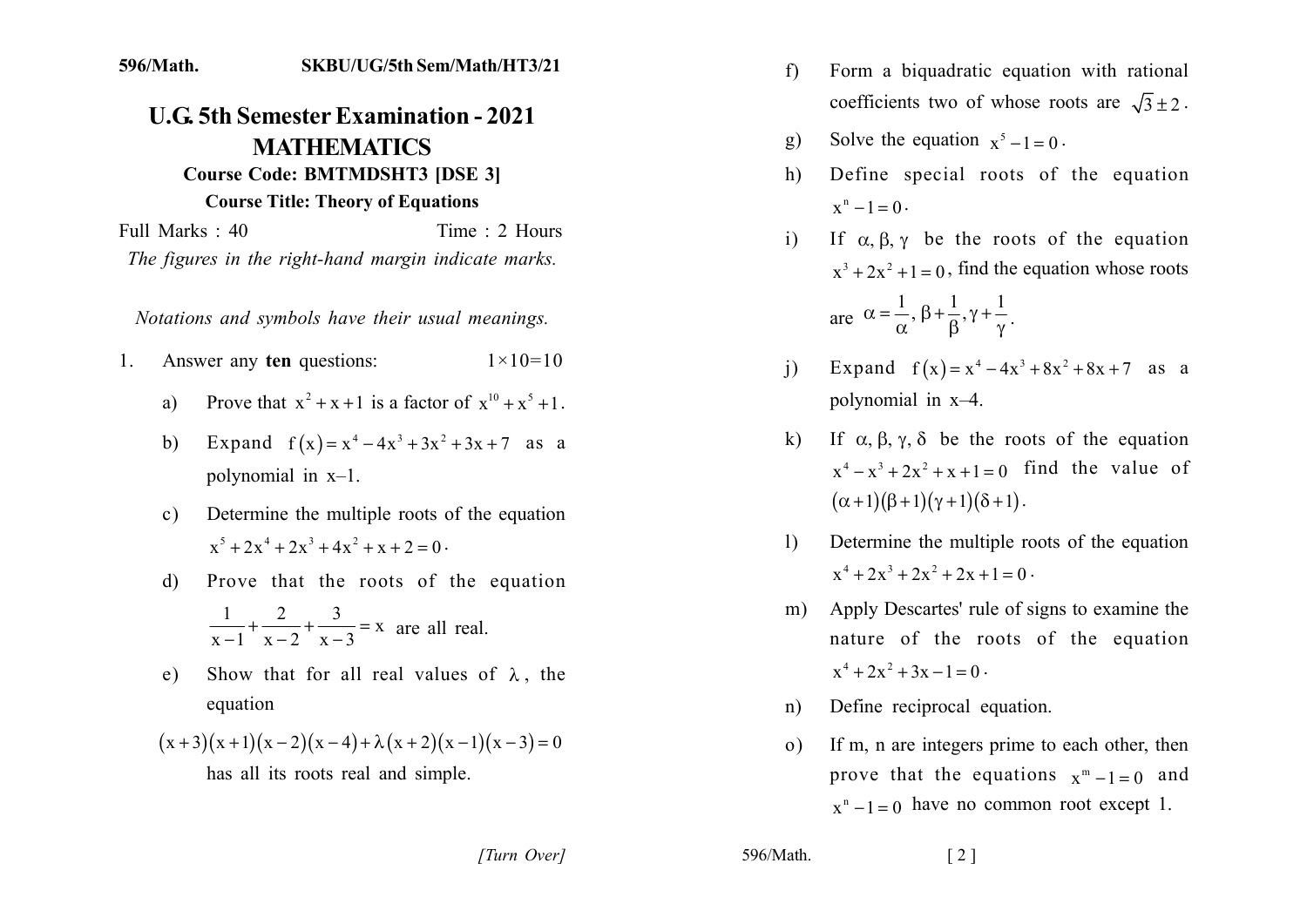- Answer any five questions:  $2 \times 5 = 10$  $2_{-}$ 
	- Form the equation whose roots are a)  $\alpha + \beta + \gamma$ ,  $\alpha + \omega\beta + \omega^2\gamma$ ,  $\alpha + \omega^2\beta + \omega\gamma$ , where  $\omega$  is an imaginary cube root of 1.
	- $b)$ Find the condition that the roots of the equation  $x^3 - px^2 + qx - r = 0$  will be in geometric progression.
	- Obtain the condition that  $x^3 + 3px + q$  may  $c)$ have a factor of the form  $(x-a)^2$ .
	- Find the remainder when  $x^5 3x^4 + 4x^2 + x + 4$  $\mathbf{d}$ is divided by  $(x+1)(x-2)$ .
	- If  $\alpha$  be a multiple root of order 3 of the  $e)$ equation  $x^4 + bx^2 + cx + d = 0$ ,  $(d \neq 0)$ , show that  $\alpha = -\frac{8d}{3c}$ .
	- If  $\alpha, \beta, \gamma, \delta$  be the roots of the biquadratic  $f$ equation  $x^4 + px^3 + qx^2 + rx + s = 0$ , find the value of (i)  $\Sigma \alpha^2 \beta$ , (ii)  $\Sigma \alpha^2 \beta \gamma$ .
	- $g)$ Solve the reciprocal equations  $x^4 + x^3 + 2x^2 + x + 1 = 0$ .
	- Find the special roots of the equation h)  $x^{12}-1=0$ .

 $\begin{bmatrix} 3 \end{bmatrix}$ 

| 596/Math. |
|-----------|
|-----------|

- $3<sub>1</sub>$ Answer any two questions:  $5 \times 2 = 10$ 
	- Solve the equation by Cardan's Method: a)  $27x^3 + 54x^2 + 198x - 73 = 0$
	- Solve the equation  $x^4 4x^3 4x^2 4x 5 = 0$ ,  $b)$ given that two roots  $\alpha, \beta$  are connected by the relation  $2\alpha + \beta = 3$ .
	- If  $\alpha$  be an imaginary root of the equation  $c)$  $x^7 - 1 = 0$ , find the equation whose roots are  $\alpha + \alpha^6$ ,  $\alpha^2 + \alpha^5$ ,  $\alpha^3 + \alpha^4$ .
- Answer any one question:  $4_{\cdot}$  $10 \times 1 = 10$ 
	- Find the values of k for which the  $\ddot{1}$ a) equation  $x^4 + 4x^3 - 2x^2 - 12x + k = 0$  has four real and unequal roots. 5
		- ii) If  $\alpha$ ,  $\beta$ ,  $\gamma$  be the roots of the equation  $ax^3 + bx^2 + cx + d = 0$ ,  $d \ne 0$ , find the equation whose roots are

$$
\alpha + \frac{1}{\alpha}, \beta + \frac{1}{\beta}, \gamma + \frac{1}{\gamma}.
$$

b) i) Solve the equation 
$$
x^5 - 1 = 0
$$
 and deduce  
the values of  $\cos \frac{\pi}{5}$  and  $\cos \frac{2\pi}{5}$ . 5

ii) If  $\alpha$ ,  $\beta$ ,  $\gamma$  be the roots of the equation  $x^3 + px^2 + qx + r = 0$ , find the equation

596/Math.

 $[4]$